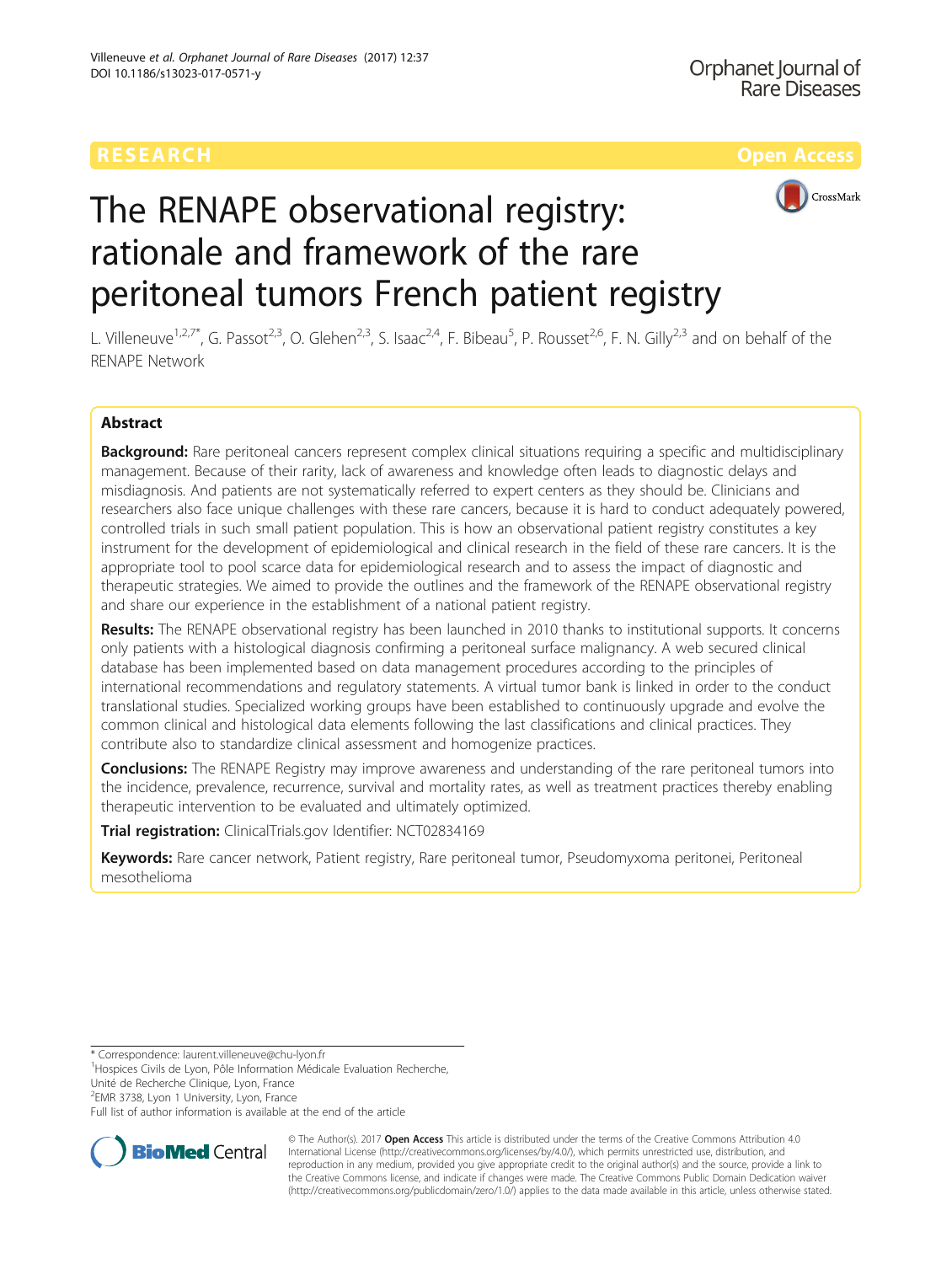# Background

Peritoneal carcinomatosis most commonly represents local or regional evolution of an abdominal carcinoma. Sometimes it can be synchronous with the primary tumor (primary carcinomatosis) but more often is present as recurrent disease (metachronous or secondary) after first-line treatment of the primary tumor. When peritoneal masses are discovered, the principal diagnostic concern is metastatic disease, which is the most frequently encountered neoplastic process that involves the peritoneal cavity. However, primary peritoneal tumors should be appropriately included in the differential diagnosis in patients presenting with diffuse or focal peritoneal disease processes. Primary peritoneal tumors are an uncommon group of diverse pathologic disorders that share a common anatomic site of origin and have overlapping imaging features, yet are distinctly different clinically. Tumors originating from the peritoneum itself are definitely rarer and represent complex clinical situations requiring a specific management in expert centers. Differentiating primary peritoneal tumors from metastatic disease is important clinically so that patient management is appropriate. An epidemiological surveillance based on a specific tool is needed to better understand their characteristics and evolve the standards of care.

# Pseudomyxoma peritonei

Pseudomyxoma peritonei (PMP) is an uncommon clinical entity with an estimated incidence of one to two per million per year worldwide. According to national data based on population, the annual incidence of PMP is 1,500 cases in the United States of America (USA) and approximately 27 cases or 1.7 to 2 per million per year in the Netherlands. The incidence in Asia is about one per million per year and is presumed to be about a quarter of that in USA [[1\]](#page-7-0). The occurrence of PMP is slightly higher in women than in men [\[2](#page-7-0)–[4\]](#page-7-0). PMP occurs in approximately two of every 10,000 laparotomies and is more common in women with an average age of 53 years [\[2\]](#page-7-0). PMP is characterized by a gelatinous ascite associated with mucinous tumor deposits spreading on peritoneal surface and potentially invading abdominal organs [[5](#page-7-0)]. PMP generally originates from a perforated appendiceal tumor. The biology of the disease is poorly understood and no overall consensus exists on histopathological classification, although tumors are commonly classified in a binary classification into Low grade appendiceal mucinous neoplasm (LAMN) or high grade mucinous adenocarcinoma [\[6](#page-7-0)–[8](#page-7-0)]. The current standard of care with curative intent involves a combination of complete cytoreductive surgery (CRS) with hyperthermic intraperitoneal chemotherapy (HIPEC) [\[9](#page-7-0), [10\]](#page-7-0). The treatment strategy is complex, associated with significant morbidity and mortality and a substantial institutional, and surgical "learning curve" [[11](#page-7-0), [12\]](#page-7-0). For selected patients, it results in long term survival and cure [[9](#page-7-0), [13](#page-7-0)–[15](#page-7-0)].

# Peritoneal mesothelioma

Peritoneal Mesothelioma (PM) is a rare malignancy [\[16](#page-7-0)]. The incidence rates (per 1,000,000) range between 0.5 and three cases in men and between 0.2 and two cases in women [\[16](#page-7-0)]. A review of non-pleural mesotheliomas using data from surveillance, epidemiology and end results (SEER) estimated that mesothelioma numbers are about 2,500 per year in USA, with peritoneal being about 10–20% [[17](#page-7-0)]. There is a predominance in the male population with a sex ratio of 3:1 (male:female) [\[16, 18](#page-7-0)]. The median age at diagnosis ranges from 49 to 55.7 years [\[19](#page-7-0)]. Occupational and environmental asbestos exposure seems to be causative in some cases of PM [\[20](#page-8-0), [21\]](#page-8-0). Other even less frequent associations have been reported as implicated factors favoring the development of the PM as radiation therapy, SV 40 virus, chronic peritonitis, thorium dioxide or mica exposure [[19](#page-7-0), [22](#page-8-0)–[25\]](#page-8-0). PM is locally aggressive neoplasm that comprises low-grade variants, such as multicystic and papillary well-differentiated mesothelioma, and highly malignant counterparts [[26](#page-8-0)]. PM is confıned to the serosal surface of the peritoneal cavity from the mesothelial cells overlying peritoneum. It has long been considered a preterminal condition amenable only to palliative treatment with a historical median survival of less than 12 months [\[22\]](#page-8-0). Over the past decades, the combined approach of extensive CRS and HIPEC has emerged as a therapeutic modality for this disease and is admitted as the standard of treatment offering the longest survival and cure [[27](#page-8-0)–[33](#page-8-0)].

# Primary peritoneal serous carcinoma

Primary peritoneal serous carcinoma (PPSC) is a rare condition compared to their ovarian counterpart (6 vs. 120 women cases per million respectively) [\[34\]](#page-8-0). PPSC is an extra-ovarian primary peritoneal malignancy, histologically identical and clinically similar to advanced stage serous ovarian carcinoma. PPSC can occur many years after ovary removal surgery performed for benign diseases or prophylactic oophorectomy. The tumor appears during adulthood with a median age at diagnosis of 62 years [\[35, 36\]](#page-8-0). Women with breast cancer type 1 (BRCA1) gene mutations present an increased risk of developing a PPSC [\[35](#page-8-0)]. The therapeutic approach combining CRS with HIPEC has recently demonstrated a survival benefit in patients with PPSC when compared to those treated with surgery alone or surgery in combination with systemic chemotherapy [[37](#page-8-0)].

# Peritoneal desmoplastic small round cell tumors

Desmoplastic small round cell tumor (DSRCT) is a rare abdominal tumor but highly fatal malignancy with only approximately 450 cases described in the literature (among which more than 60 are case reports) since its first description in 1991 by Gerald et al. [\[38](#page-8-0), [39\]](#page-8-0). No large population data exists regarding the epidemiology of this tumor due to its rarity. Previous studies reported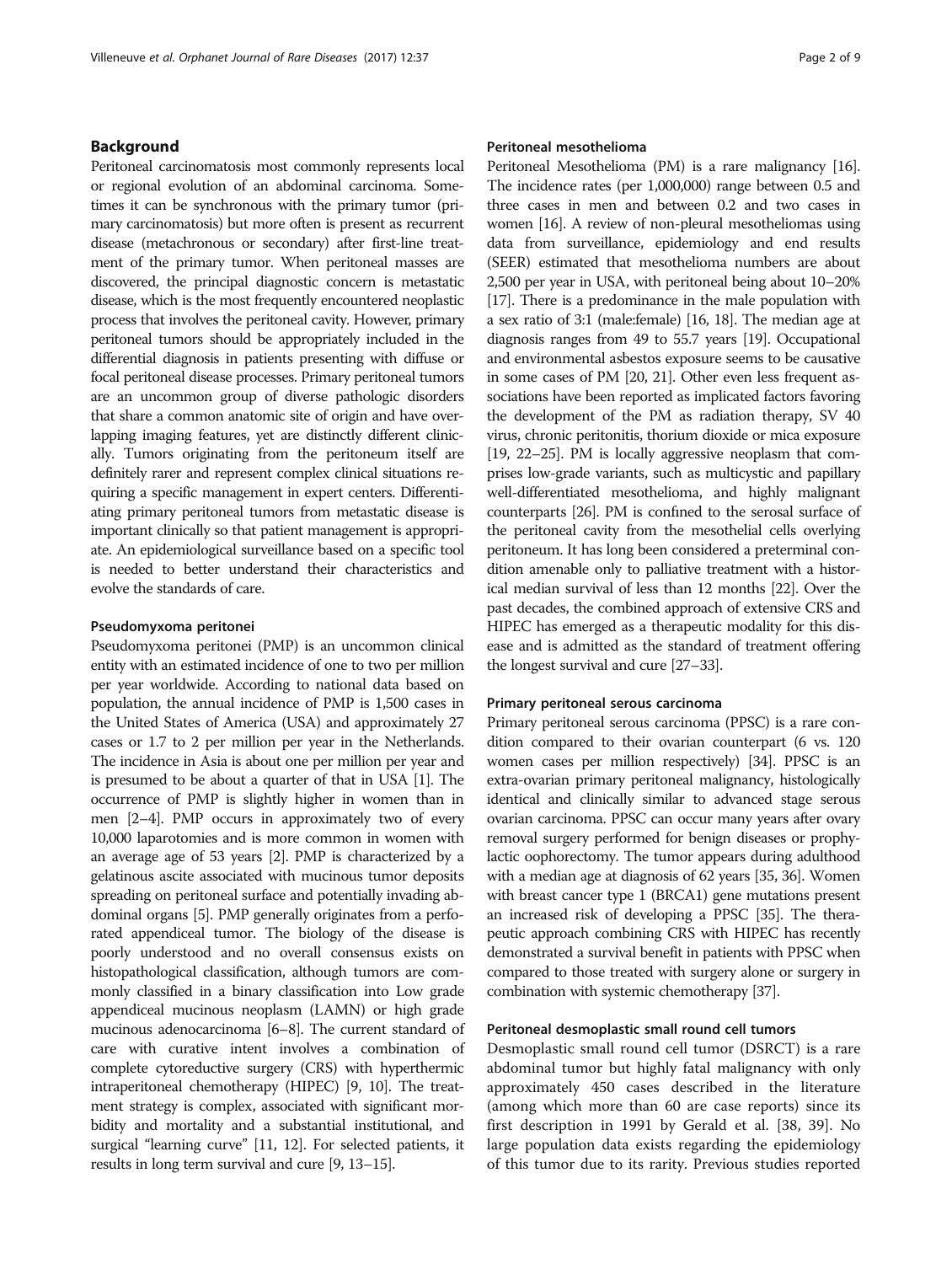that DSRCT was found to be more prevalent in males [[40\]](#page-8-0). This tumor type has a strong tendency to spread within the peritoneum but can also give rise to extraperitoneal metastases, mainly in the liver and lungs [\[39](#page-8-0), [41](#page-8-0)]. A unique chromosomal translocation t(11;32)(p13;q12), of the Ewing sarcoma gene breakpoint region 1 (EWSR1) on 22q13 and the Wilms tumor gene (WT1) on chromosome 11p13 is highly specific and allows a formal diagnosis of DSRCT [\[42\]](#page-8-0). Without large series in the literature, standard of care for treatment of DSRCT remains unclear and challenging. However a multimodality approach with chemotherapy, surgery and radiotherapy appears to represent optimal management [\[39](#page-8-0)].

# Diffuse peritoneal leiomyomatosis

Diffuse peritoneal leiomyomatosis (DPL) is rare disease. Fewer than 150 cases have been reported in the literature to date. DPL is characterized by the proliferation of multiple benign smooth muscle cell-containing nodules in the peritoneal cavity. DPL manifests during adulthood and is predominantly found in women. Only one case of DPL has been reported in a male [\[43\]](#page-8-0). Malignant transformation is rare and in a few cases [\[44](#page-8-0)]. Etiology is unknown but DPL seems to be a multifactorial disease with a genetic or hormonal component leading to metaplasia of peritoneal mesenchymal cells [[45](#page-8-0), [46\]](#page-8-0). Depending on the extent of the disease, first-line treatment for DPL is surgical excision or CRS [[47](#page-8-0)].

The establishment of a the French network for rare peritoneal tumors (RENAPE) reference networks with a clinical database linked to a virtual tissue bank aims to improve outcomes and make easier the exchange of experience, information, data and best practices on rare peritoneal malignancies (RPM) amongst all stakeholders [[48\]](#page-8-0). Because of establishing a patient registry is a complex process which requires a range of technical and organizational skills; this paper aims to provide a framework for the implementation of a patient registry in the field of RPM and includes the important aspects that need attention during this process.

# Methods

# Objectives and scope

By definition, a registry is "an organized system that uses observational study methods to collect uniform data (clinical and others) from individual patient to evaluate specified outcomes for a population defined by a particular disease, condition or exposure, and that serves one or more predetermined scientific, clinical, or policy purposes" [\[49](#page-8-0)]. The RENAPE Registry has been launched in 2010. It aims to monitor more prevalence and incidence of RPM in France, to establish natural history of these rare cancers. It is also intended to assess the clinical effectiveness of new interventions, to measure the quality of care and to provide an inventory of patients to re-contact for participation in epidemiological studies, clinical trials or for health technology assessment to monitor real access to treatments.

# Institutional support

The RENAPE Observational Registry benefits the full support of the national patients association against RPM (AMARAPE) and is endorsed by French National Cancer Institute (INCa) as a global priority in the field of Rare Cancer. It is also partner of the European Platform for Rare Disease Registries (EPIRARE) co-funded by the European Commission within the European Union Program of Community Action in the field of Public Health.

# Ethical and legal statements

The RENAPE Observational Registry complies with applicable local regulations and with the ethical principles laid down in the Declaration of Helsinki (Fortaleza 2013). The RENAPE Observational Registry has been approved by the Advisory Committee for Data Processing in Health Research at the Research French Ministry (CCTIRS n°10.257). The RENAPE Observational Registry has been registered with French Data Protection Authority (CNIL - no. DR-2010-297) in accordance with the French Law 78-17 dated January 6th, 1978 relating to data processing, files and personal freedom and privacy.

# Patient population

The RENAPE Observational Registry includes only patients with RPM such as peritoneal mesothelioma (ORPHA168811/168816), pseudomyxoma peritonei (ORPHA26790), primary peritoneal serous carcinoma (ORPHA168829), peritoneal desmoplastic small round cell tumors (ORPHA83469), diffuse peritoneal leiomyomatosis (ORPHA71274). All patients were required a confirmation of histological diagnosis as determined by an expert pathologist [[48\]](#page-8-0). The RENAPE Observational Registry database concerns only persons whose usual place of residence is France.

# Registry design

The RENAPE Observational Registry is a retrospective, longitudinal patient registry that has been implemented through a secure, fully Web-based application (EOL©). It has been launched as an open-ended project without a pre-defined stopping point. The access to the registry application has currently been opened at all specialized French centers with expertise in the treatment of RPM [[48\]](#page-8-0).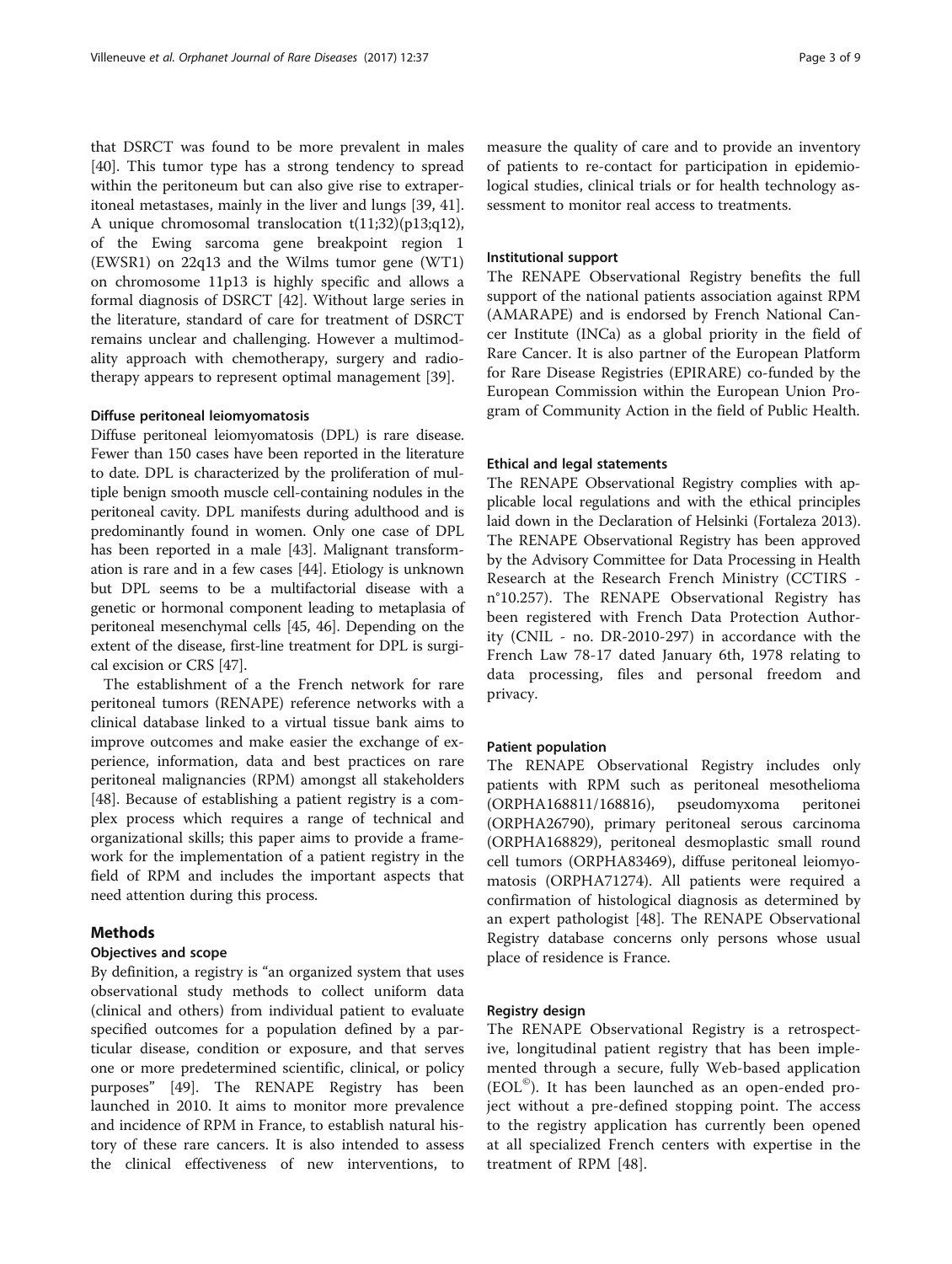# Data entry and management

For each new patient a minimal data set is required (Table 1) including identification, demographic information and etiology. The RENAPE Observational Registry employs internal record linkage to identify and eliminate duplicate patient and tumor records. Each entry in the registry has a unique identifier (alphanumeric code). Identification codes are stored in an independent and safe database according to the French Data Protection Act. Patients are written and oral informed that a pseudonymisation method replacing any identifying characteristics of registered personal data with a pseudonym (alphanumeric code) provides a limited protection for the identity of data subjects. However all aggregated data or results provided from the registered data are strictly anonymous. The clinical data capture will be updated appropriately based on each patient's clinical management. Clinical data are directly collected in a standard format by the clinicians. A resource person – a clinical research assistant – with specialized knowledge in the clinical pathways of the RPM - is provided by the coordination of the RENAPE Registry in order to help sites on data entry process. The RENAPE Registry common data elements are organized into 9 categories: patient information, preoperative work-up, peroperative data and 90-day postoperative follow-up (Table [2\)](#page-4-0) and long term follow-up. We use preferentially appropriate scores (Peritoneal Cancer Index - PCI, completeness of cytoreduction score - CC-score) and validated classifications (CTCAE). Clear, operational definitions of data elements and standard instructions were provided to collect data consistently. At each participating site, a local pathologist validates and records histological subtype and grade of tumor on extended data set available to capture pathological details (Table [3\)](#page-5-0). Correlation edits check the compatibility of different data elements within a record. These verifications are done as data are loaded into the database and any records failing edits are rejected and

|  | Table 1 Minimum data set |  |
|--|--------------------------|--|
|--|--------------------------|--|

| Identification                                  |  |
|-------------------------------------------------|--|
| Surname                                         |  |
| Birth name                                      |  |
| Name                                            |  |
| Demographics                                    |  |
| Birth date                                      |  |
| Sex                                             |  |
| Etiology                                        |  |
| Peritoneal mesothelioma                         |  |
| Pseudomyxoma peritonei                          |  |
| Primary peritoneal serous carcinoma             |  |
| Peritoneal desmoplastic small round cell tumors |  |
| Diffuse peritoneal leiomyomatosis               |  |

returned to the participating sites for verification and/ or correction. The data management procedures follow in accordance with the principles of Good Clinical Practices (GCP). The scope of these standard operating procedures is to: staff training and qualifications, case inclusion, case ascertainment, procedures for adding new cases to the permanent data set, rules for updating or changing data on file, follow-up, data exchange. Data quality is assured by pre-testing and consistency checks during data entry, when applicable. Data originate from various sources and specific attention is taken to avoid duplicate information.

# Data protection

The EOL<sup>®</sup> application is validated under 21 Code of Federal Regulations criteria (CFR Part 11) [[50](#page-8-0)]. Data protection is based on the definition of authorization profiles, defining the functions or types of information available to a user. The access to the electronic data capture application is controlled by personal username and password generated by the administrator. All recorded data must be validated by electronic signature. An audit trail module allows tracking of all accesses, modifications, and deletions of data. All exported files are archived with history within the system. The automatic identification of patients without nominative data enables an interoperability of the data recorded and remains pseudonymous. The RENAPE Registry benefits of a safe and secure hosting in France based on Information Technology Infrastructure Library (ITIL) security management (version 3).

#### Follow up data

The RENAPE registry devotes substantial efforts to engage participating physicians in the registry to minimize and monitor loss to follow-up. If the patient has returned to the facility, records are obtained and appropriate information extracted. Physicians route the record to the RENAPE Registry coordination team. If the patient has not returned to the institution, follow-up letters are usually mailed to the managing or referring physician. Letters may be sent to other physicians involved in the care of the patient. A date of last contact should be requested in the letter for the patient or contact to complete (Table [4](#page-5-0)).

# Results and discussion

Rare cancer patient registries as the RENAPE Registry represent a fundamental research tool for increasing knowledge on rare cancers by pooling data for fundamental and clinical research, epidemiological research. Patient registries and databases constitute key instruments for the development of clinical research in the field of rare cancers such RPM. They are the appropriate way to conduct research on populations and conditions that are not generally studied in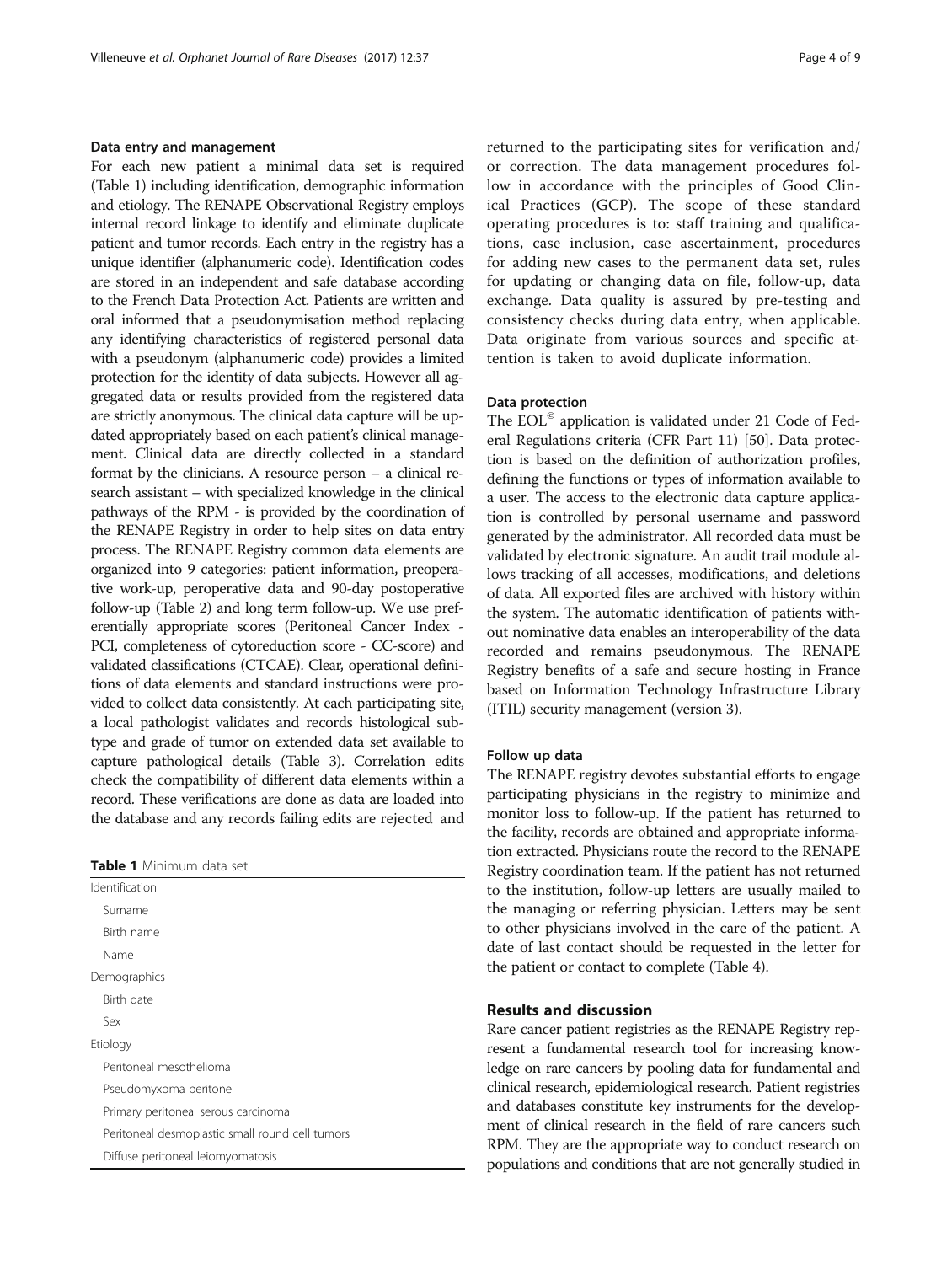Occupational/environmental exposure (asbestos, erionite, mica,

# <span id="page-4-0"></span>Table 2 Common clinical data elements

Personal and family relevant medical history

Current or past professional activity

Diagnosis date and circumstances

Imaging: MRI, CT-TDM, PET scan Biology: tumor markers, creatinine

Radiotherapy: dates, dose (Gy)

Chemotherapy: dates, no. cycles, regimen

Surgery: date, intervention (laparotomy, CRS)

Neoadjuvant treatments:

ECOG Performance Status Peritoneal Cancer Index (PCI)

Spleen removal surgery Time of surgery

Intraperitoneal chemotherapy: HIPEC modalities

Type of postoperative analgesia 90-day postoperative follow-up

Chemotherapeutic agent(s) used

Major complications (based on CTCAE v4.0):

Hemorrhage, hemoperitoneum, intra-abdominal hematomas

Patient information Contact details

Preoperative work

etc.) Etiology

Height Weight

PIPAC

Peroperative data Date of surgery ASA score

CCR score

Dose

Hematologic Cardiovascular Inflammatory fever

Surgical

Gastrointestinal Pulmonary Nephrologic Urologic

Medical contact details

| Re-intervention (surgery) |
|---------------------------|
| Image-guided drainage     |
| Endoscopic treatment      |
| Radiologic treatment      |
| Duration of ICU           |
| Hospital stay             |
| 90-day vital status       |

Abbreviations: CCR completeness of cytoreduction, CRS cytoreductive surgery, CTCAE Common Terminology Criteria for Adverse Events, HIPEC Hyperthermic Intraperitoneal Chemotherapy, ICU Intensive Care Unit, PCI Peritoneal Cancer Index, PIPAC pressurized intraperitoneal aerosol chemotherapy

clinical trials, yet are important for patients information and for clinical decision-makers [\[51\]](#page-8-0) because they offer the opportunity to assess the feasibility of clinical trials, to facilitate the planning of appropriate clinical trials and to support the enrolment of patients. Because of its nonexperimental design (i.e., no randomization), the present registry can be used to examine the impact of physician practice behaviors on quality of care.

The RENAPE Registry is based upon the voluntary participation of the centers, the percentage of institutions participating is high with all HIPEC French centers including international expert teams members of the Peritoneal Surface Oncology Group International (PSOGI). Unparticipating centers are usually low-volume centers, so that our data are likely skewed towards management practices that are mostly used in larger-volume centers. Therefore the RENAPE Registry is to be considered as a specialized patient-based registry. It doesn't meet strictly the exhaustiveness criteria required for a nationwide population-based cancer registry. To optimize data quality and exhaustiveness, experienced clinical research resources help the centers to complete the data integrity. One of the main strength of the present registry is that detailed data are recorded to characterize patient clinical and pathological features, their multidisciplinary management and outcomes. Overall more than 500 fields have to be filled-in. The consistent longitudinal collection of patient data facilitates the creation of standards of care and dramatically improves patient outcomes even in the absence of new therapies [\[52](#page-8-0)]. Data collected also allow the impact therapeutic strategies and clinical practices to be assessed. Furthermore, the RENAPE registry benefits from the many advantages offered by the  $EOL<sup>°</sup>$  application: privacy and security of the data; flexibility and scalability, simplicity and fast implementation. Therefore, the registry is always in evolution to stick to novel standard of care or classification. The experience and multidisciplinary of active contributors allow to continuously evolve this common tool and clinical, histological items from database are upgraded. The RENAPE network organization has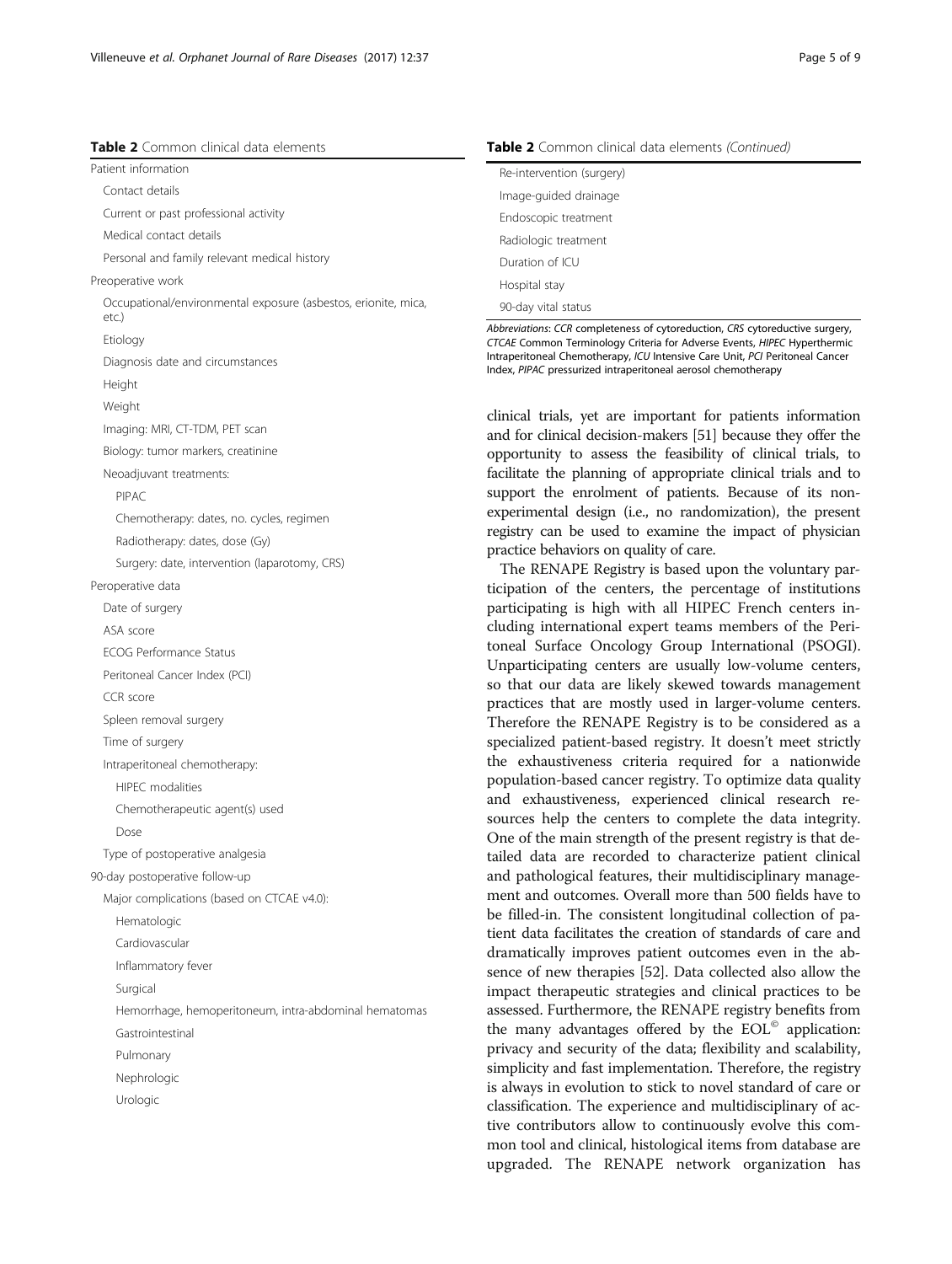<span id="page-5-0"></span>

| Table 3 Histological data                                            | Table 4 Long term follow-up data                                     |  |
|----------------------------------------------------------------------|----------------------------------------------------------------------|--|
| General information                                                  | Date of last contact                                                 |  |
| Receive date                                                         | Vital status                                                         |  |
| Procedure: biopsy, resection                                         | Date of death                                                        |  |
| Peritoneal cytology                                                  | Primary cause of death                                               |  |
| No. blocks                                                           | Recurrence                                                           |  |
| Referent pathologist, surgeon                                        | Date of recurrence                                                   |  |
| RENA-PATH Working Group reviewing (if needed)                        | Site(s) of recurrence: peritoneal, extraperitoneal                   |  |
| Biobanking                                                           | Treatment modalities                                                 |  |
| Patient consent form                                                 | Surveillance                                                         |  |
| Conditions: frozen/formalin-fixed paraffin-embedded                  | Surgery: dates, intervention                                         |  |
| Biospecimen identification no./localization                          | Intraperitoneal chemotherapy:                                        |  |
| Pseudomyxoma peritonei                                               | Type do procedure: HIPEC, PIPAC                                      |  |
| Appendix diagnostic:                                                 | Modalities, time                                                     |  |
| No. blocks                                                           | Chemotherapeutic agent(s)used                                        |  |
| LAMN/adenocarcinoma                                                  | Dose                                                                 |  |
| Peritoneum diagnostic:                                               | Systemic chemotherapy: dates, no. cycles, regimen                    |  |
| No. blocks                                                           | Radiotherapy: dates, dose (Gy)                                       |  |
| Signet ring cell                                                     | PIPAC: dates, regimen, doses                                         |  |
| Ronnett classification: DPAM, PMCA-I/D, PMCA                         | Participation at a clinical trial                                    |  |
| WHO 2010 Classification: LAMN, high-grade mucinous<br>adenocarcinoma | Abbreviation: PIPAC pressurized intraperitoneal aerosol chemotherapy |  |
| Involved organs (list)                                               | virtual biobank linked to the Registry clinical database             |  |

[[54, 55\]](#page-8-0). Biocollection is disseminated and locally stored in all associated biological resource centers (BSR). In translational collaborative studies, the RENAPE registry is used to screen patient population concerned and to provide survival data. Then analyses are only conducted on available biospecimens for which patients have given their local written consent. The RENA-RAD Working Group has been formed recently with expert radiologists in peritoneal carcinomatosis imaging [[56\]](#page-8-0). They share experiences and develop common tools in order to standardize radiological assessment of patients who are suitable for CRS with HIPEC.

A multidisciplinary care management is required among clinicians, surgeons and experts from the RENAPE network in order to improve patient selection and optimize survival outcomes. Specialists use transversal tools for quantitative and qualitative assessment of patients who are suitable for surgical treatment. The PROMISE® internet application has been developed to allow for a standardized assessment of the peritoneal disease extent intended of multidisciplinary teams and centers that treat patients with RPM [[56\]](#page-8-0).

The RENAPE Registry's implementation will clearly rise up to offer the opportunity to fill in important gaps in knowledge about RPM, through national and international collaborations [\[9](#page-7-0), [33](#page-8-0), [39, 53, 57, 58\]](#page-8-0).

Diagnostic

No. blocks

Lymph node involvement: pNtot, pN+

Well-differentiated papillary mesothelioma Lymph node involvement: pNtot, pN+

round cell tumors/diffuse peritoneal leiomyomatosis

Involved organs (list)

Peritoneal mesothelioma

No. blocks Histologic forms: Epithelioïd Biphasic Sarcomatoïd Multicystic

Lymph node involvement: pNtot, pN+

Abbreviations: DPAM disseminated peritoneal adenomucinosis, LAMN low-grade appendiceal mucinous neoplasm, PMCA peritoneal mucinous carcinomatosis, PMCA-I/D peritoneal mucinous carcinomatosis with intermediate or discordant features, pNtot total number of dissected nodes, pN+ number of involved nodes

Primary peritoneal serous carcinoma/peritoneal desmoplastic small

gathered expert pathologists in the RENA-PATH specialized working group that participate at the process of defining consensus criteria and nomenclature for appendiceal tumors under the auspices of the PSOGI [[7,](#page-7-0) [53](#page-8-0)]. The RENA-PATH Group also leads collaborative translational research projects based on the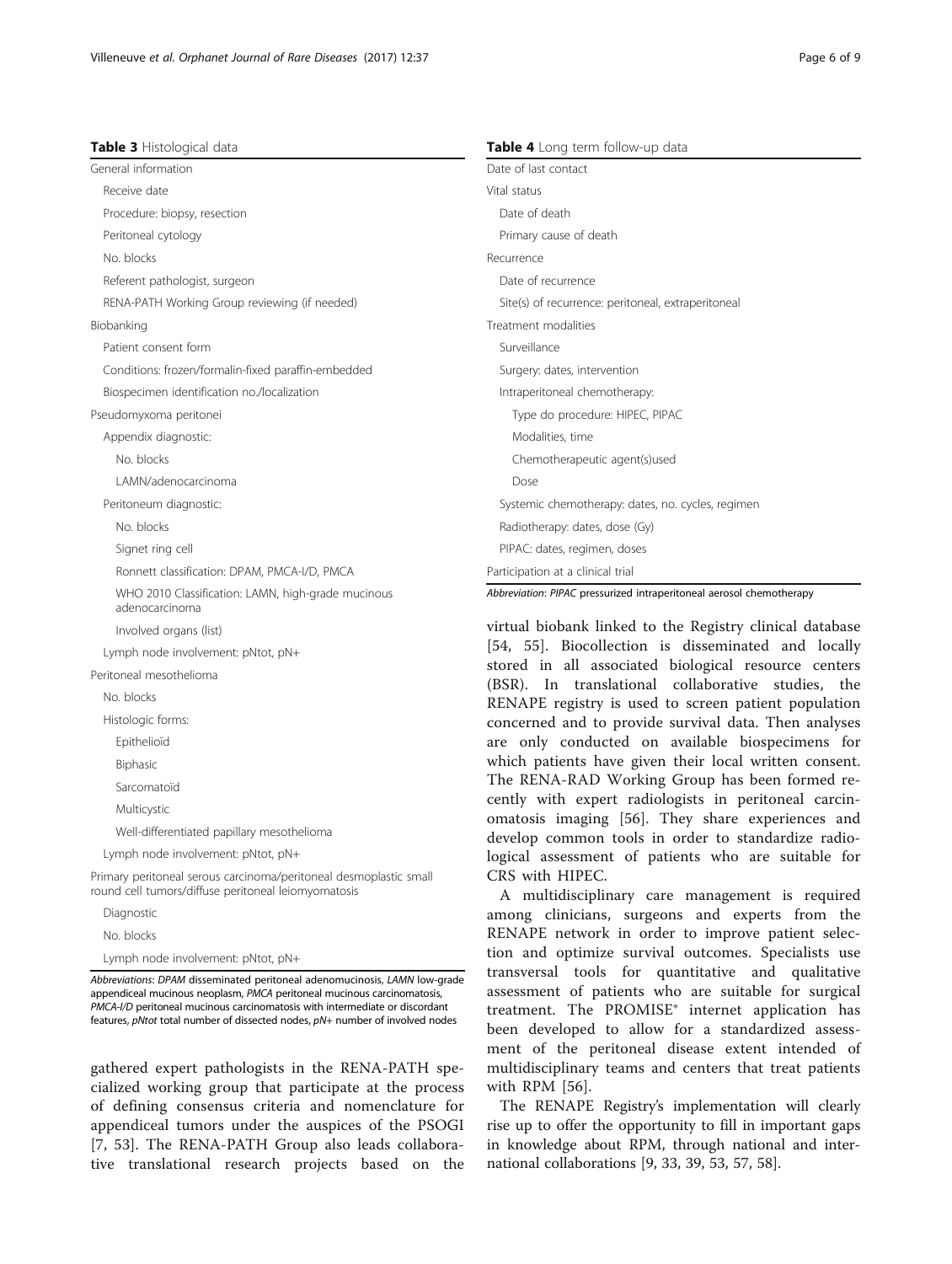# Conclusions

The rarity of the RPM and their diagnostic uncertainties limit our understanding of its epidemiological features. There is therefore a clear need - recognized by specialists throughout France – for a specific RPM Observational Registry. The information collected from the RENAPE Registry will improve awareness and understanding of the RPM into the incidence, prevalence, recurrence, survival and mortality rates, as well as treatment practices thereby enabling therapeutic intervention to be evaluated and ultimately optimized. The Registry will also enable clinicians to review the prognosis of different patient groups and identify long-term therapeutic benefits of therapeutic interventions. The multi-institutional nature of the project and web-based database structure permit easy data entry and provide a mechanism to scale the RENAPE Registry to a larger consortium of contributing institutions.

#### Abbreviations

AMARAPE: National patients association against rare peritoneal malignancies; BRCA1: Breast cancer gene one; BSR: Biological resource center; CC score: Completeness of cytoreduction score; CCTIRS: Advisory committee for data processing in health research; CFR: Code of federal regulations; CNIL: French data protection authority; CRS: Cytoreductive surgery; CTCAE: Common terminology criteria for adverse events; DPL: Diffuse peritoneal leiomyomatosis; DSRCT: Desmoplastic small round cell tumor; EOL: Electronic data capture solution designed by Medsharing<sup>®</sup>; EPIRARE: European platform for rare disease registries; ESWR1: Ewing sarcoma breakpoint region 1; GCP: Good clinical practices; HIPEC: Hyperthermic intraperitoneal chemotherapy; INCa: French National Cancer Institute; ITIL: Information technology infrastructure library; LAMN: Low grade appendiceal mucinous neoplasm; PCI: Peritoneal cancer index; PM: Peritoneal mesothelioma; PMP: Pseudomyxoma peritonei; PPSC: Primary peritoneal serous carcinoma; PROMISE: Peritoneal malignancy stage evaluation; PSOGI: Peritoneal surface oncology group international; RENAPE: French network for rare peritoneal tumors; RPM: Rare peritoneal malignancies; SEER: Surveillance, epidemiology and end results; SV: Simian virus; USA: United States of America; WT: Wild type

#### Acknowledgements

The Clinical Research Unit (Pôle IMER, Hospices Civils de Lyon) has developed the initial MS Access<sup>®</sup> database which served as the basis for the actual Webdatabase and. It also provides technical support for the data quality control. The members of the RENAPE Network organization which participate to the RENAPE Registry include:

Julio Abba, MD (Department of Digestive Surgery, Grenoble University Hospital, Grenoble, France); Karine Abboud, MD (Department of General Surgery, CHU Hospital, Jean Monnet University, Saint Étienne, France); Mohammad Alyami, MD (Department of Digestive Surgery, Lyon-Sud University Hospital, Lyon, France); Catherine Arvieux, MD, PhD (Department of Digestive Surgery, Grenoble University Hospital, Grenoble, France); Gerlinde Averous, MD (Department of Pathology, Hautepierre University Hospital, Strasbourg, France); Naoual Bakrin, MD, PhD (Department of Digestive Surgery, Lyon-Sud University Hospital, Lyon, France); Gisèle Balagué, MD (Department of Radiology, Claudius Regaud Institute IUTC, Toulouse, France); Vincent Barrau, MD (Department of Radiology, Centre cardiologique du Nord, Saint Denis, France); Houda Ben Rejeb, MD (Department of Pathology, Bergonie Institute, Bordeaux, France); Jean-Marc Bereder, MD, PhD (Department of Digestive Surgery, Archet 2 University Hospital, Nice, France); Isabelle Berton-Rigaud (Department of Digestive Oncology, ICO René Gauducheau Cancer Center, Saint-Herblain, France); Isabelle Bonnefoy (Department of Digestive Surgery, Lyon-Sud University Hospital, Lyon, France); Dominique Bouzard, MD, (Department of Surgery, Louis Mourier University Hospital, Colombes, France); Ivan Bricault, MD, PhD (Department of Radiology, Grenoble University Hospital, Grenoble, France); Cécile Brigand,

MD, PhD (Department of Digestive Surgery, Hautepierre University Hospital, Strasbourg, France); Sébastien Carrère, MD (Department of Surgical Oncology, Val d'Aurelle Montpellier Cancer Center, Montpellier, France); Cécile de Chaisemartin, MD (Department of Surgical Oncology, Paoli Calmettes Institute, Marseille, France); Madleen Chassang, MD (Department of Radiology, Archet 2 University Hospital, Nice, France); Anne Chevallier, MD (Department of Pathology, Archet 2 University Hospital, Nice, France); Thomas Courvoisier, MD (Department of Digestive Surgery, Poitiers University Hospital, Poitiers, France); Peggy Dartigues, MD (Department of Pathology, Gustave Roussy Institute, Villejuif, France); Anthony Dohan, MD, PhD (Department of Radiology, Lariboisière University Hospital, Paris, France); Clarisse Dromain, MD (Department of Radiology, Gustave Roussy Institute, Villejuif, France); Julien Dubreuil, MD, PhD (Department of Radiology, Lyon-Sud University Hospital, Lyon, France); Frédéric Dumont, MD (Department of Surgical Oncology, ICO René Gauducheau Cancer Center, Saint-Herblain, France); Clarisse Eveno, MD, PhD (Surgical Oncologic & Digestive Unit, Lariboisière University Hospital, Paris, France); Marie Faruch-Bilfeld, MD (Department of Radiology, University Hospital of Toulouse, Toulouse, France); Gwenaël Ferron, MD (Department of Surgical Oncology, Claudius Regaud Institute IUTC, Toulouse, France); Juliette Fontaine, MD (Department of Pathology, Lyon-Sud University Hospital, Lyon, France); Laure Fournier (Department of Radiology, G. Pompidou European Hospital, Paris, France); Johan Gagniere, MD (Department of Digestive Surgery, Estaing University Hospital, Clermont-Ferrand, France); Delphine Geffroy, MD (Department of Radiology, ICO René Gauducheau Cancer Center, Saint-Herblain, France); Laurent Ghouti, MD (Department of Digestive Surgery, Purpan University Hospital, Toulouse, France); Laurence Gladieff (Department of Medical Oncology, Claudius Regaud Institute IUTC, Toulouse, France); Diane Goéré, MD, PhD. (Department of Surgical Oncology, Gustave Roussy Institute, Villejuif, France); Aymeric Guibal, MD (Department of Radiology, Hospital of Perpignan, Perpignan, France); Jean-Marc Guilloit, MD (Department of Surgical Oncology, Francois Baclesse Comprehensive Cancer Center, Caen, France); Frédéric Guyon, MD (Department of Surgical Oncology, Bergonie Institute, Bordeaux, France); Bruno Heyd, MD, PhD (Department of Digestive Surgery, Minjoz University Hospital, Besançon, France); Christine Hoeffel, MD, PhD (Department of Radiology, Robert Debré University Hospital, Reims, France). Constance Hordonneau (Department of Radiology, Montpied University Hospital, Clermont-Ferrand, France); Peggy Jourdan-Enfer (Department of Digestive Surgery, Lyon-Sud University Hospital, Lyon, France); Rachid Kaci, MD (Department of Pathology, Lariboisière University Hospital, Paris, France); Reza Kianmanesh (Department of Digestive Surgery, Robert Debré University Hospital, Reims, France); Catherine Labbé-Devilliers, MD (Department of Radiology, ICO René Gauducheau Cancer Center, Saint-Herblain, France); Joëlle Lacroix, MD (Department of Radiology, Francois Baclesse Comprehensive Cancer Center, Caen, France); Bernard Lelong, MD (Department of Surgical Oncology, Paoli Calmettes Institute, Marseille, France); Agnès Leroux-Broussier, MD (Department of Pathology, Lorraine Institute of Oncology, Vandoeuvre-les-Nancy, France); Yoann Lherm (Hospices Civils de Lyon, Pôle Information Médicale Evaluation Recherche, Unité de Recherche Clinique, Lyon, France); Réa Lo Dico, MD (Surgical Oncologic & Digestive Unit, Lariboisière University Hospital, Paris, France); Gérard Lorimier, MD (Department of Digestive Surgery, Angers University Hospital, Angers, France); Caroline Malhaire, MD (Department of Radiology, Curie Institute, Paris, France); Frédéric Marchal, MD, PhD (Department of Surgical Oncology, Lorraine Institute of Oncology, Vandoeuvre-les-Nancy, France); Pascale Mariani, MD (Department of Surgical Oncology, Curie Institute, Paris, France); Emilie Mathiotte (Hospices Civils de Lyon, Pôle Information Médicale Evaluation Recherche, Unité de Recherche Clinique, Lyon, France); Pierre Meeus, MD (Department of Surgery, Léon Bérard Comprehensive Cancer Center, Lyon, France); Eliane Mery, MD (Department of Pathology, Claudius Regaud Institute IUTC, Toulouse, France); Simon Msika, MD, PhD (Department of Surgery, Louis Mourier University Hospital, Colombes, France); Cédric Nadeau, MD (Gynaecology and Obstetrics Ward, Mother and Child Pole, Poitiers University Hospital, University of Poitiers, Poitiers, France); Pablo Ortega-Deballon, MD, PhD (Department of Digestive Surgical Oncology, University Hospital of Dijon, Dijon, France); Olivier Pellet, MD (INOLA, Lyon, France); Patrice Peyrat, MD (Department of Surgery, Léon Bérard Comprehensive Cancer Center, Lyon, France); Denis Pezet, MD, PhD (Department of Digestive Surgery, Estaing University Hospital, Clermont-Ferrand, France); Nicolas Pirro, MD, PhD (Department of Digestive Surgery, Timône University Hospital, Marseille,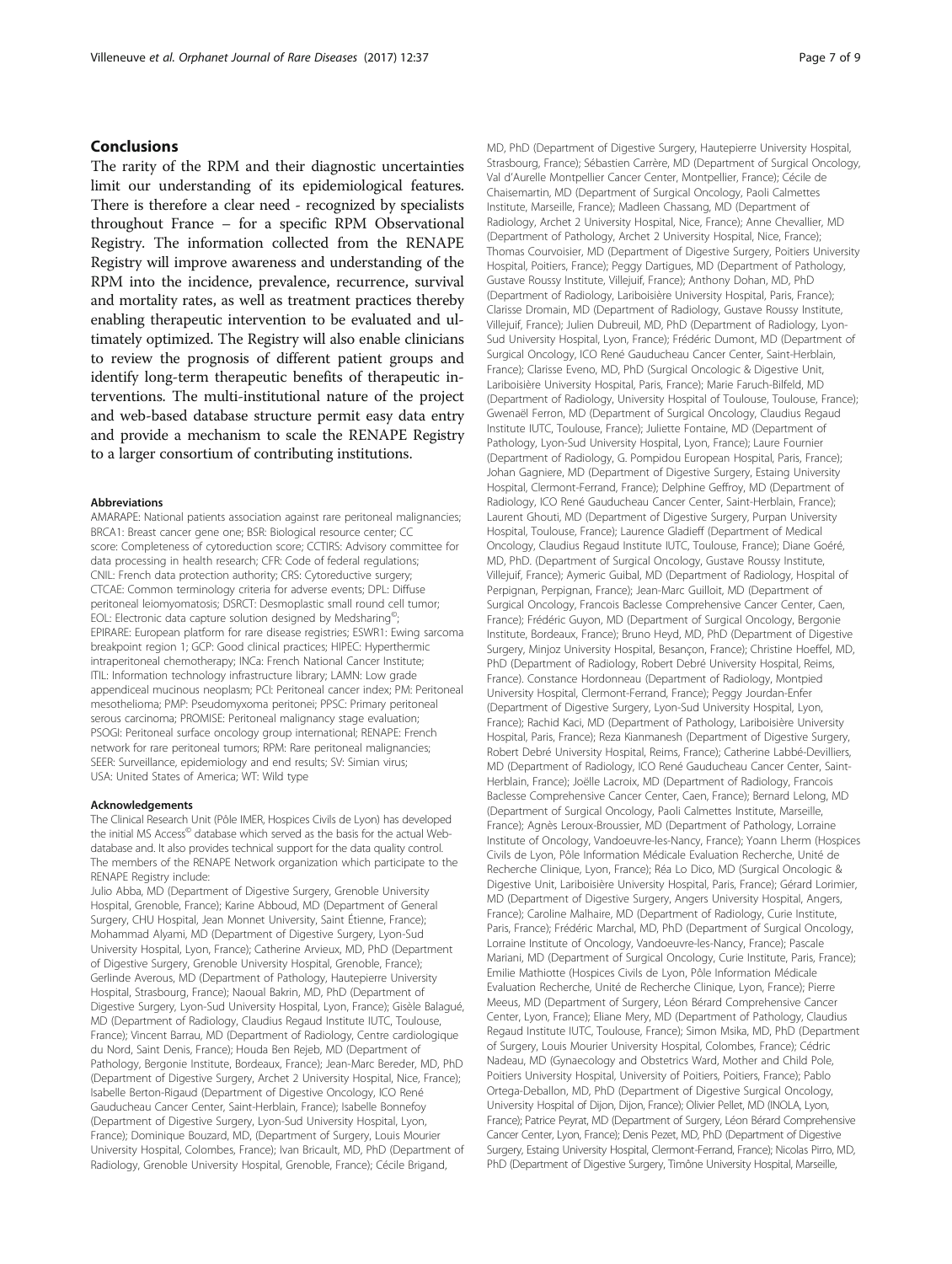<span id="page-7-0"></span>France); Marc Pocard, MD, PhD (Surgical Oncologic & Digestive Unit, Lariboisière University Hospital, Paris, France); Flora Poizat, MD (Department of Pathology, Paoli Calmettes Institute, Marseille, France); Jack Porcheron, MD, PhD (Department of Digestive Surgery, St Etienne University Hospital, St Etienne, France); Anaïs Poulet, PhD (Department of Digestive

Surgery, Lyon-Sud University Hospital, Lyon, France); François Quenet, MD (Department of Surgical Oncology, Val d'Aurelle Montpellier Cancer Center, Montpellier, France); Patrick Rat, MD, PhD (Department of Digestive Surgical Oncology, University Hospital of Dijon, Dijon, France); Pierre Rousselot, MD (Department of Pathology, Francois Baclesse Comprehensive Cancer Center, Caen, France); Hélène Senellart (Department of Medical Oncology, ICO René Gauducheau Cancer Center, Saint-Herblain, France); Martine Serrano (Department of Digestive Surgery, Lyon-Sud University Hospital, Lyon, France); Vincent Servois, MD (Department of Radiology, Curie Institute, Paris, France); Olivia Sgabura MD (Department of Surgical Oncology, Val d'Aurelle Montpellier Cancer Center, Montpellier, France); Andrea Skanjeti, MD (Department of Radiology, Lyon-Sud University Hospital, Lyon, France); Magali Svrcek, MD, PhD (Department of Pathology, Hospital Saint-Antoine AP-HP, Paris, France); Raphaël Tetreau, MD, (Department of Radiology, Val d'Aurelle Montpellier Cancer Center, Montpellier, France); Emilie Thibaudeau, MD (Department of Surgical Oncology, ICO René Gauducheau Cancer Center, Saint-Herblain, France); Yann Touchefeu (Department of Gastroenterology, Nantes University Hospital, Nantes); Jean-Jacques Tuech, MD, PhD (Department of Digestive Surgery, Charles Nicolle University Hospital, Rouen, France); Séverine Valmary-Degano, MD, PhD (Department of Pathology, Minjoz University Hospital, Besançon, France); Delphine Vaudoyer, MD (Department of Digestive Surgery, Lyon-Sud University Hospital, Lyon, France); Stéphane Velasco, MD (Department of Radiology, Poitiers University Hospital, Poitiers, France); Véronique Verriele-Beurrier, MD (Department of Pathology, ICO Paul Papin Cancer Center, Angers, France); Romuald Wernert, MD (Department of Surgical Oncology, ICO Paul Papin Cancer Center, Angers, France); Franck Zinzindohoue, MD, PhD (Department of Digestive and General Surgery, G. Pompidou European Hospital, Paris, France).

#### Funding

The RENAPE Registry was established with the support of the French National Cancer Institute (INCa) in order to meet the action 23.1 "Certify rare cancer reference centers" of the 2009-2013 French Cancer Control Plan devoted to rare cancers.

#### Availability of data materials

Not applicable.

## Author's contributions

All persons who meet authorship criteria are listed as authors, and all authors certify that they have participated sufficiently in the work to take public responsibility for the content, including participation in the concept, design, writing, or revision of the manuscript. Furthermore, each author certifies that this material or similar material has not been and will not be submitted to or published in any other publication before. Conception and design of the registry: LV, GP, OG, SI, FB, PR, FNG. Acquisition of data: LV, GP, OG, SI, FB, PR. Interpretation of data: LV, GP, OG, SI, FB, PR, FNG. Drafting the manuscript: LV, GP, OG, SI, FB, PR. Revising the manuscript critically for important intellectual content: LV, GP, OG, SI, FB, PR, FNG. Approval of the version of the manuscript to be published: LV, GP, OG, SI, FB, PR, FNG. All authors read and approved the final manuscript.

#### Author's information

LV coordinates the French National Network for the Treatment of Rare Peritoneal Surface Malignancies (RENAPE); FNG is the Scientific Director of the RENAPE Reference Network; OG is head of the Lyon Expert Centre in the management of rare peritoneal surface malignancies (Centre Hospitalier Lyon, France, Hospices Civils de Lyon).

#### Competing interests

The authors declare that they have no competing interests.

#### Consent for publication

Not applicable.

#### Ethics approval and consent to participate

Not applicable.

#### Author details

<sup>1</sup> Hospices Civils de Lyon, Pôle Information Médicale Evaluation Recherche, Unité de Recherche Clinique, Lyon, France. <sup>2</sup>EMR 3738, Lyon 1 University Lyon, France. <sup>3</sup>Department of Digestive Surgery, Centre Hospitalier Lyon Sud, Pierre-Bénite, France. <sup>4</sup>Department of Pathology, Centre Hospitalier Lyon Sud Pierre-Bénite, France. <sup>5</sup>Department of Pathology, Centre Hospitalier Universitaire, Caen, France. <sup>6</sup>Department of Radiology, Centre Hospitalier Lyon Sud, Pierre-Bénite, France. <sup>7</sup>RENAPE, Hospices Civils de Lyon, Centre Hospitalier Lyon Sud, 165 Chemin du Grand Revoyet, 69495 Pierre-Bénite, France.

# Received: 31 October 2016 Accepted: 13 January 2017 Published online: 17 February 2017

#### References

- 1. Zhong Y, Deng M, Xu R, et al. Pseudomyxoma peritonei as an intractable disease and its preoperative assessment to help improve prognosis after surgery: a review of the literature. Intractable Rare Dis Res. 2012;1:115–21.
- 2. Smeenk RM, van Velthuysen ML, Verwaal VJ, Zoetmulder FA. Appendiceal neoplasms and pseudomyxoma peritonei: a population based study. Eur J Surg Oncol. 2008;34:196–201.
- 3. Sugarbaker PH, Ronnett BM, Archer A, et al. Pseudomyxoma peritonei syndrome. Adv Surg. 1996;30:233–80.
- 4. Mann Jr WJ, Wagner J, Chumas J, Chalas E. The management of pseudomyxoma peritonei. Cancer. 1990;66:1636–40.
- 5. Dartigues P, Isaac S, Villeneuve L, et al. Peritoneal pseudomyxoma: an overview emphasizing pathological assessment and therapeutic strategies. Ann Pathol. 2014;34:14–25.
- 6. Taflampas P, Dayal S, Chandrakumaran K, et al. Pre-operative tumour marker status predicts recurrence and survival after complete cytoreduction and hyperthermic intraperitoneal chemotherapy for appendiceal Pseudomyxoma Peritonei: Analysis of 519 patients. Eur J Surg Oncol. 2014; 40:515–20.
- 7. Misdraji J. Mucinous epithelial neoplasms of the appendix and pseudomyxoma peritonei. Mod Pathol. 2015;28 Suppl 1:S67–79.
- 8. Bosmann FT, Carneiro F, Hruban RH, Theise ND. WHO classification of tumours of the digestive system. Lyon: IARC; 2010.
- 9. Chua TC, Moran BJ, Sugarbaker PH, et al. Early- and long-term outcome data of patients with pseudomyxoma peritonei from appendiceal origin treated by a strategy of cytoreductive surgery and hyperthermic intraperitoneal chemotherapy. J Clin Oncol. 2012;30:2449–56.
- 10. Spiliotis J, Halkia E, de Bree E. Treatment of peritoneal surface malignancies with hyperthermic intraperitoneal chemotherapy-current perspectives. Curr Oncol. 2016;23:e266–275.
- 11. Bevan KE, Mohamed F, Moran BJ. Pseudomyxoma peritonei. World J Gastrointest Oncol. 2010;2:44–50.
- 12. Chua TC, Yan TD, Smigielski ME, et al. Long-term survival in patients with pseudomyxoma peritonei treated with cytoreductive surgery and perioperative intraperitoneal chemotherapy: 10 years of experience from a single institution. Ann Surg Oncol. 2009;16:1903–11.
- 13. Sugarbaker PH, Chang D. Results of treatment of 385 patients with peritoneal surface spread of appendiceal malignancy. Ann Surg Oncol. 1999; 6:727–31.
- 14. Youssef H, Newman C, Chandrakumaran K, et al. Operative findings, early complications, and long-term survival in 456 patients with pseudomyxoma peritonei syndrome of appendiceal origin. Dis Colon Rectum. 2011;54:293–9.
- 15. Elias D, Honore C, Ciuchendea R, et al. Peritoneal pseudomyxoma: results of a systematic policy of complete cytoreductive surgery and hyperthermic intraperitoneal chemotherapy. Br J Surg. 2008;95:1164–71.
- 16. Boffetta P. Epidemiology of peritoneal mesothelioma: a review. Ann Oncol. 2007;18:985–90.
- 17. Hassan R, Alexander R. Nonpleural mesotheliomas: mesothelioma of the peritoneum, tunica vaginalis, and pericardium. Hematol Oncol Clin North Am. 2005;19:1067–87. vi.
- 18. Taub RN, Keohan ML, Chabot JC, et al. Peritoneal mesothelioma. Curr Treat Options Oncol. 2000;1:303–12.
- 19. Mery E, Hommell-Fontaine J, Capovilla M, et al. Peritoneal malignant mesothelioma: review and recent data. Ann Pathol. 2014;34:26–33.